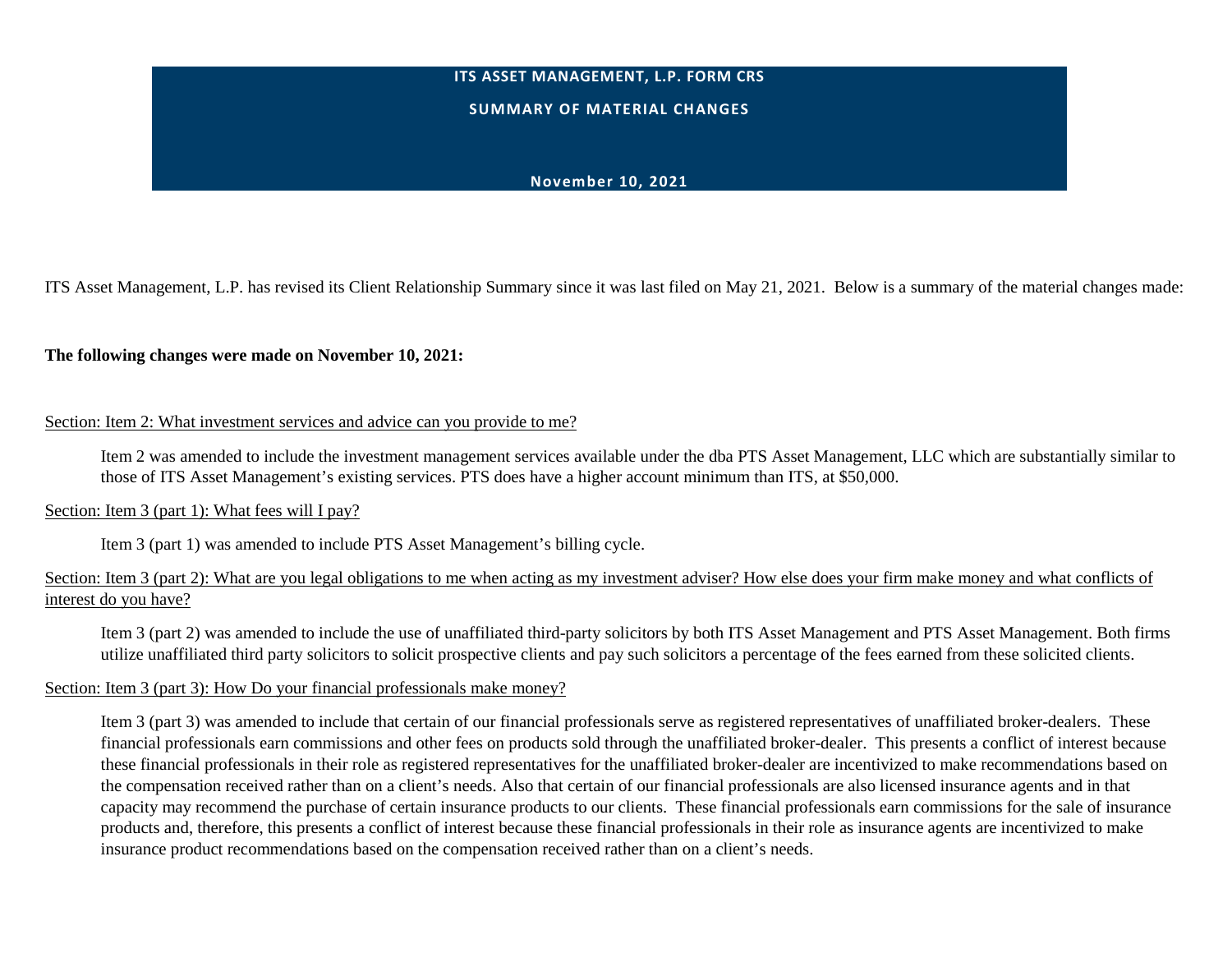

### **Item 1. Introduction.**

ITS Asset Management is registered with the United States Securities and Exchange Commission as an investment adviser. Brokerage and investment advisory services and fees differ, and it is important for you to understand the differences. Free and simple tools are available to research firms and financial professionals at [Investor.gov/CRS,](https://www.investor.gov/CRS) which also provides educational materials about broker-dealers, investment advisers, and investing.

### **Item 2: What investment services and advice can you provide to me?**

ITS Asset Management provides investment advisory services to retail investors. The principal service we offer is investment management services through managed strategies we have designed. The managed strategy or strategies we utilize for you are determined by you and the unaffiliated financial professional that you utilize. We do not engage in any review of your investment objectives or other financial information. We continuously monitor the holdings and performance of the utilized strategy(s). We provide investment management services on a discretionary basis pursuant to authority granted to us in your client agreement. Pursuant to this discretionary authority, we are authorized to determine which securities are bought and sold, the total amount to be bought and sold, and the costs at which transactions will be effected. Similar services as those described above are also offered through PTS Asset Management, another name (or another business line) under which we conduct business. Investment options are limited to mutual funds and exchange traded funds. Other firms could provide advice on a wider range of choices, some of which might have lower costs. For ITS clients, we impose an account minimum of \$30,000 for new clients, subject to lower minimums for client accounts of individual participants in employer sponsored SIMPLE IRA and 401(k) plans. For PTS clients, the minimum for opening and maintaining an account is \$50,000. Regardless, we reserve the right to accept or decline a potential client for any reason in our sole discretion.

For additional information, please refer to our [Form ADV Part 2A Brochure,](https://files.adviserinfo.sec.gov/IAPD/Content/Common/crd_iapd_Brochure.aspx?BRCHR_VRSN_ID=749518) especially the sections titled [Advisory Business,](https://files.adviserinfo.sec.gov/IAPD/Content/Common/crd_iapd_Brochure.aspx?BRCHR_VRSN_ID=749518#page=4) [Fees and Compensation,](https://files.adviserinfo.sec.gov/IAPD/Content/Common/crd_iapd_Brochure.aspx?BRCHR_VRSN_ID=749518#page=10) Types of [Clients,](https://files.adviserinfo.sec.gov/IAPD/Content/Common/crd_iapd_Brochure.aspx?BRCHR_VRSN_ID=749518#page=16) [Review of Accounts,](https://files.adviserinfo.sec.gov/IAPD/Content/Common/crd_iapd_Brochure.aspx?BRCHR_VRSN_ID=749518#page=27) and [Investment Discretion.](https://files.adviserinfo.sec.gov/IAPD/Content/Common/crd_iapd_Brochure.aspx?BRCHR_VRSN_ID=749518#page=32) The Brochure is available at https://adviserinfo.sec.gov/firm/summary/106977

**Questions to Ask Us:** 

*Given my financial situation, should I choose an investment advisory service? Why or why not? How will you choose the investments that you recommend to me? What is your relevant experience, including your licenses, education and other qualifications? What do these qualifications mean?*

# **Item 3 (part 1): What fees will I pay?**

For investment advisory services, we charge an asset-based fee, which means a percentage fee based on your assets under management. ITS clients are billed on a quarterly basis while PTS clients are billed either semi-annually or quarterly. For an asset-based fee, the more assets that are in a client's advisory account, the more a client will pay in fees. Therefore, we may have an incentive to encourage clients to increase the assets in his or her account.

In addition to our fees you will be responsible for other fees and expenses, such as, transaction charges and fees/expenses charged by any custodian of your account, subadvisor, mutual fund, exchange traded fund, separate account manager and any taxes or fees required by federal or state law.

You will pay fees and costs whether you make or lose money on your investments. Fees and costs will reduce any amount of money you make on your investments over time. Please make sure you understand what fees and costs you are paying. For additional information, see the section title[d Fees and Compensation](https://files.adviserinfo.sec.gov/IAPD/Content/Common/crd_iapd_Brochure.aspx?BRCHR_VRSN_ID=749518#page=10) of our [Form ADV Part 2A Brochure.](https://files.adviserinfo.sec.gov/IAPD/Content/Common/crd_iapd_Brochure.aspx?BRCHR_VRSN_ID=749518)